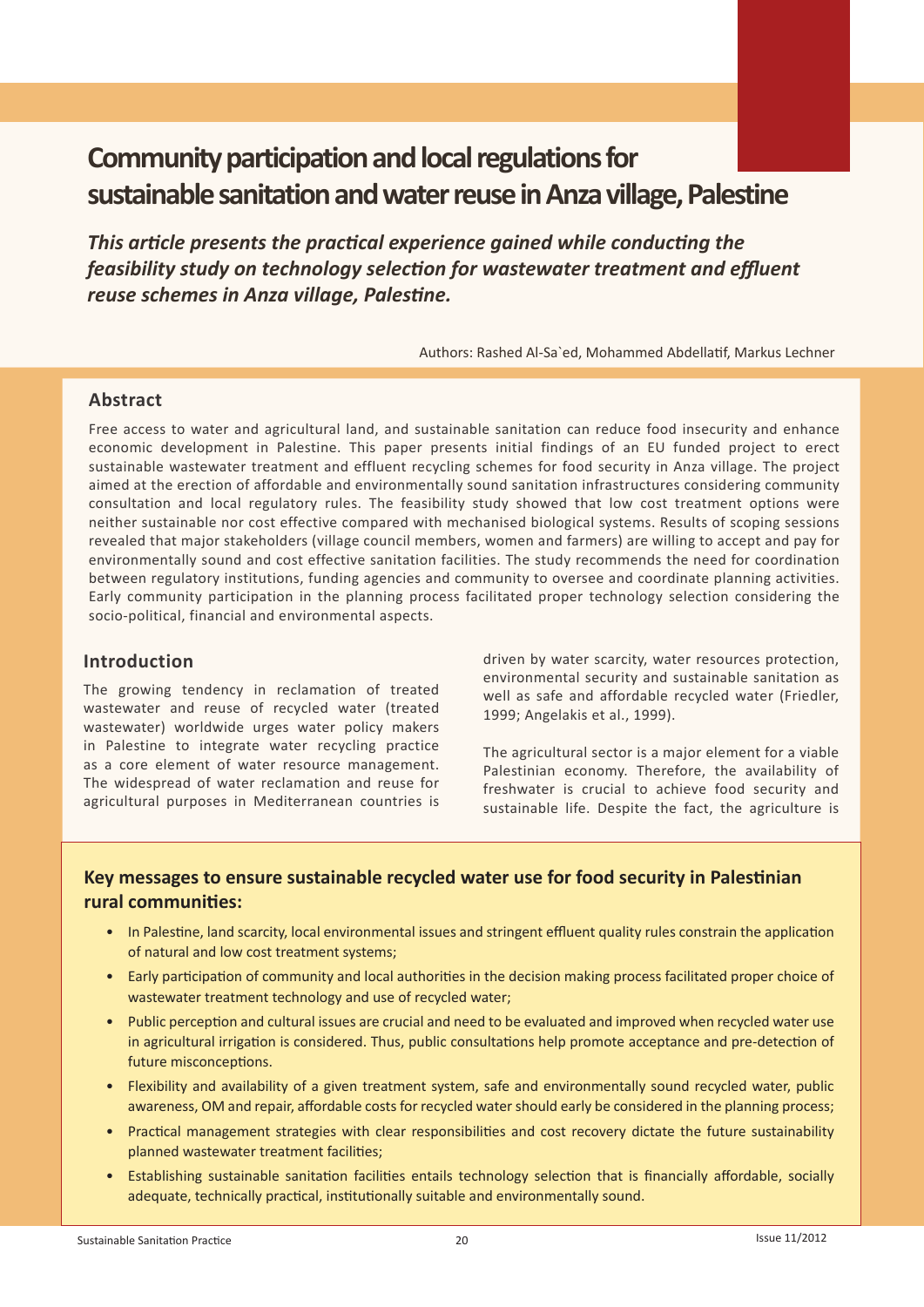the greatest water consumer (65% of the available water) in Palestine, only around 11% of the total Palestinian agricultural land is irrigated. This is mainly due to the Israeli control over the main Palestinian water sources, climate conditions of the region and mismanagement of irrigation water. The political well and commitment, as well as limited access to available water resources and agricultural land exacerbate the urgent needs for effluent reclamation and recycled water use in Palestine (Al-Sa`ed, 2005). In addition, the variable and unbalanced distribution of annual rainfall and seasonal drought periods have endorsed water restrictions in irrigated agricultural lands which use more than 70% of Palestine's available water resources (Nassar et al., 2009).

The provision of environmentally viable and cost effective wastewater treatment facilities in Palestinian rural communities is an overwhelming challenge for decision makers, community leaders and environmental professionals (Al-Sa`ed 2007a). Most rural communities lack adequate sanitation facilities, where domestic sewage is stored in cesspits posing health and environmental hazards through leaking, infiltration and uncontrolled disposal practices. Current installed low-cost onsite treatment systems in rural areas are unsustainable and causing annual environmental degradation, due to overloading, faulty design and implementation, absence of monitoring, maintenance and repair, poor public awareness, lack of administrative and legal control measures (Al-Sa`ed, 2007b, Al-Sa`ed and Mubarak, 2006). Nitrate is one of the most common pollutants in Palestine's ground water and is associated mainly with human activities such as percolation of nitraterich water from irrigation, leachate, cesspits and wastewater treatment plants (Almasri, 2008). In the West Bank, several groundwater wells showed nitrate content, which exceeds WHO`s maximum contaminant level (11 mg N/l) for potable uses. In Gaza strip, excessive nitrate concentrations (300-500 mg N/l) in water supplies pose serious public health risks causing 'blue-baby' syndrome and still-birth in both humans and livestock (Shomer, 2011).

The growing demands of Palestinian communities for food and freshwater require use of recycled water in agricultural purposes not only to abate food insecurity but also to protect natural water resources and improve land management. While the volume of wastewater is increasing, the safe disposal can be difficult due to lack of sustainable sanitation services. However, the use of recycled water (reclaimed effluent) for agricultural irrigation is the obvious solution, requiring building capacity and local expertise in the full range of technology involved (Abu Madi et al., 2008). Treated wastewater reuse is covered through a number of regulations and standards which are already established in the Palestine Authority (PSI, 2012). However, since treated wastewater reuse has not been implemented at large scale, enacting these regulations and standards have only been applied to issue permits for urban sanitation and effluent reuse schemes. Enacting these rules and standards for monitoring and control of recycled effluent (discharge and reuse) is still an ongoing debate within different ministries and relevant institutions in Palestine.

This article presents the practical experience gained while conducting the feasibility study on technology selection for wastewater treatment and effluent reuse schemes in Anza village. The focus is made on understanding the perceptions of stakeholders with insights to impacts of recent Palestinian regulations for the reuse of treated wastewater in agricultural irrigation.

## **Project Aim and Scope**

Serving Anza village with a central sewerage network, wastewater treatment and effluent reuse scheme or Anza wastewater treatment facility [Anza WWTF] is part of the 'Food Security Thematic Programme' (FSTP) funded by the European Union [EU]. The project aims at improving the living conditions of the Palestinian inhabitants and economic development of Anza village. In addition to the design works and environmental impact assessment study performed for the Anza WWTF, the project entails safe disposal of the treated wastewater [recycled water] from the planned wastewater plant. The safe disposal of treated wastewater will be made beneficial through a planned reuse of recycled water in agricultural irrigation.

The feasibility study investigated several wastewater treatment alternatives including natural and mechanised treatment technologies. Vertical flow constructed wetlands and sequencing batch reactor (SBR) were analyzed. One major selection criteria was installing a system that has low-capital and affordable annual running costs with less environmental impacts. The recycled water is planned for restricted agricultural irrigation considering soil, climate, crops and socio-economic conditions in the community. A number of meetings and interviews were held with farmers and various stakeholders from the Ministry of Agriculture (MoA), Environmental Quality Authority (EQA), Palestine Water Authority (PWA), Ministry of Health (MoH), Palestinian Standards Institution (PSI) and Anza Village Council to investigate the feasibility of reuse. All of these institutions and Ministries are aware of the importance and need for the reuse of treated wastewater in the West Bank.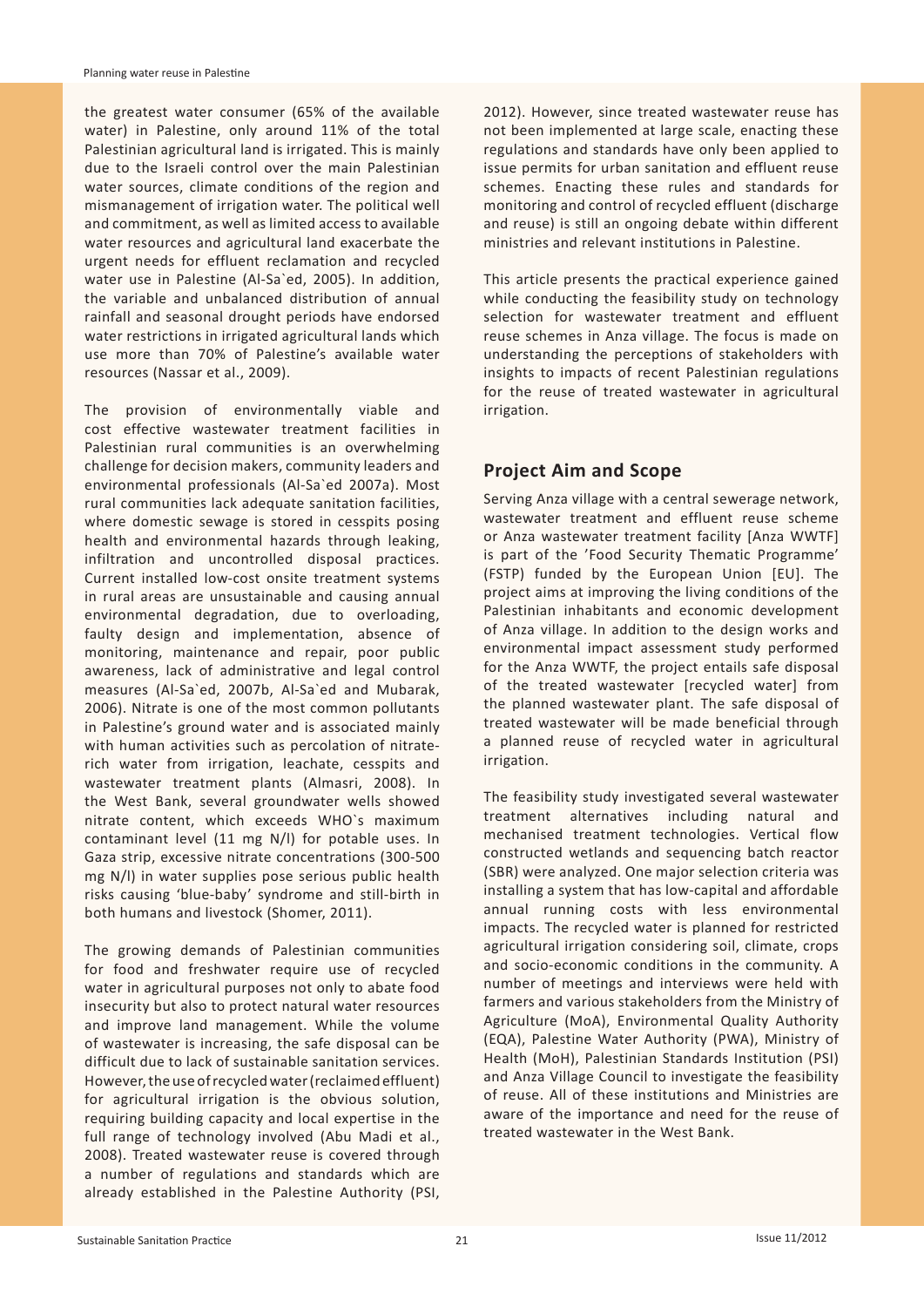## **Materials and Methods**

As mentioned earlier, the project entails design, implementation and operation of sanitation infrastructures including the sewerage networks, wastewater treatment plant (WWTP) and effluent reuse schemes in Anza and Bet Dajan villages. In addition, a baseline environmental and an environmental impact assessment for the wastewater treatment plant were also performed. For the accurate design of the WWTP, grab samples of domestic wastewater obtained from similar rural areas with central sewerage networks were collected and analyzed. Field questionnaires were developed, distributed and analyzed to gain knowledge on perception and understanding of municipal council members, farmers, women and school children. As of space limits, this paper presents the results for Anza village obtained from the environmental baseline report [reference], scoping sessions, personal interviews, lab analysis and feasibility study on proper wastewater treatment technologies.

## **Results and discussion**

### **Baseline environmental profile**

Anza, a Palestinian village situated in Jenin District in the Northern of the West Bank with 2,034 residents (2010), will reach 2,969 in the year 2022 and about 4,471 by 2035. Besides one kindergarten, Anza has two schools; one for boys (260 children) and another for girls (227 children). Furthermore, there is a functional healthcare clinic, a women centre, two agricultural societies, a charitable society and a sport club. Two olive presses work on full capacity during the olive fruits picking season. Since 1995, the village is administered by the village council having 9 members appointed by the Ministry of Local Government.

The total area of the village is estimated at around 5,000 dunums (1 dunum=0.1 ha). Some 1,000 dunums are plain rain fed land. This area is usually cultivated with cereals like wheat, barley, corn, broad-beans, and lentil in addition to olive trees (Figure 1). About 4,000 dunums are mountainous and planted with trees such as olives, figs, and almonds. The plain land within the project area is dry land of low agricultural productivity as it relies totally on fluctuating rainfall seasons. Various vegetable types can be planted as open agriculture or in green houses if sufficient quantity and safe irrigation water is available.

Provision of drinking water supply for Anza village is secured by Jaba' agricultural well. The latter provides the village with about 4,000 to 5,000  $m^3$  of drinking water per month. Without prior treatment but disinfecting (chlorination), drinking water is elevated to a concrete water, from which further distributed via the network to households. From official records of the village council, the average daily water consumption per capita from the network (48 l) in addition to 41 l from rainwater harvested in household cisterns during winter months. Hence, the daily water consumption for potable uses per capita in total is about 89 l. The un-accounted for water (losses) in the network is estimated around 32%. Drinking water tariff is collected from the households based on monthly water bills at a fixed rate of 1.35  $US$/m^3$ .

Before this project, domestic wastewater was stored in individual or collective cesspits, where the domestic septage from cesspits is frequently vacuumtrucked and disposed off uncontrolled on agricultural land and discharged into nearby wadi. Depending on the vacuum truck loading capacity, the average costs for septage evacuation and transport range between 3.85-5.75 US\$/m<sup>3</sup> septage. It is worth mentioning that these costs exclude the safe treatment and disposal costs of septage.



**Figure1: Overview of Anza village with olive trees orchards**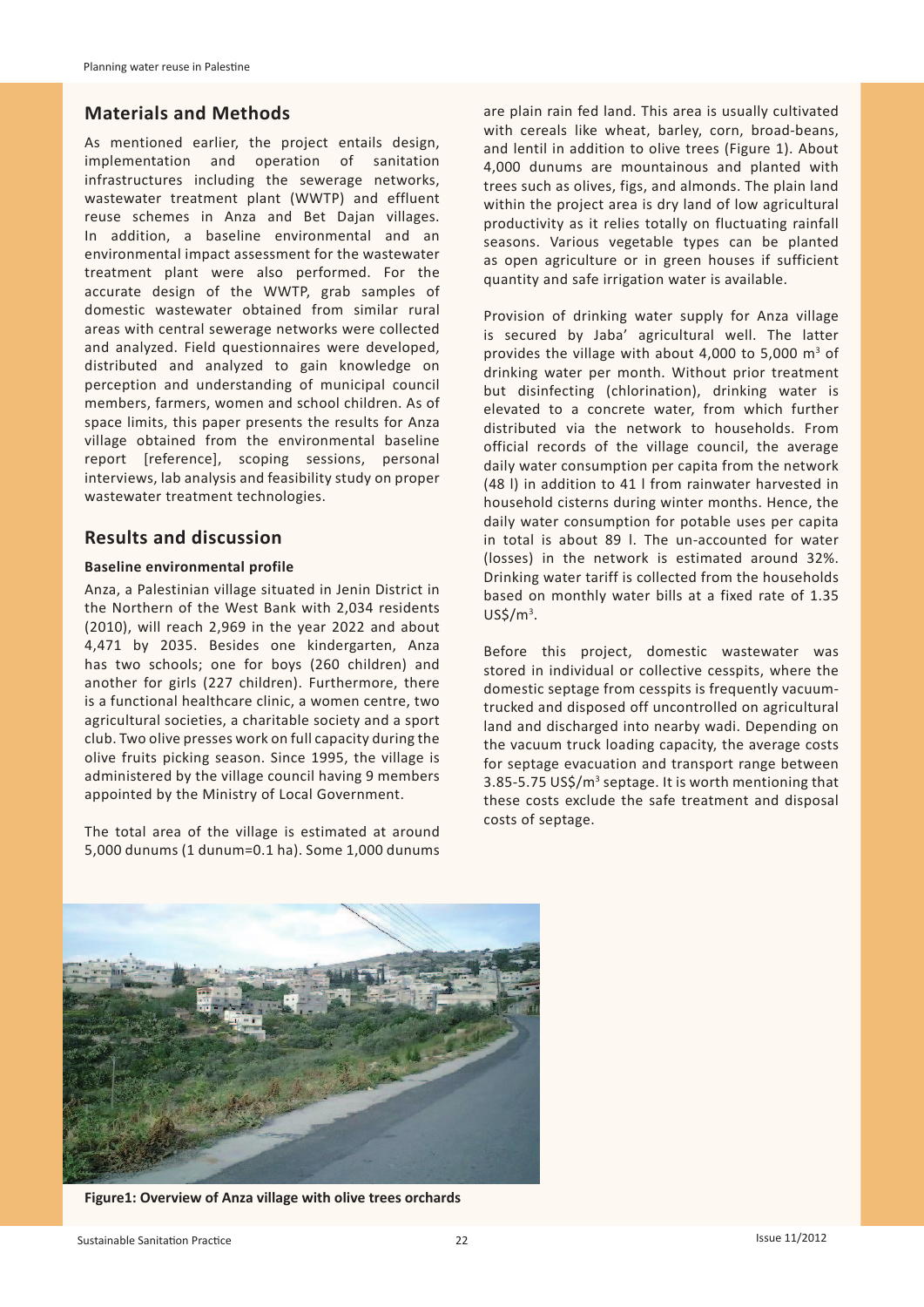

**Figure 2: Willingness and attitude of households to use treated water in agricultural irrigation**

#### **Field questionnaires on community perceptions**

Three questionnaires were distributed to explore the community perceptions related to public awareness, socio-economic situation, knowledge and attitude towards wastewater treatment and recycled water use in agricultural irrigation. Field surveys were performed via three separate questionnaires designed for households (61 questions), school children (22 questions) and farmers (46 questions) in the village. The total surveyed residents in the village included 70 households, 144 children, and 20 farmers. Due to space limitations, the results obtained from the surveys on households and farmers are presented.

Collecting and analysing the data gained from questionnaires distributed on households and farmers revealed the following main results:

### **Perceptions of households and farmers towards use of reclaimed water in irrigation**

Our interviews with the various institutions in the area showed a good awareness regarding the need and importance to utilize treated wastewater in agriculture. The Ministry of Agriculture considers such utilization as very important and it is willing to guide farmers through reuse activities. From the contacts we had with officials in municipalities, with the experience of the systems they manage, it seems that a monthly cost of 15 NIS per household would be acceptable, which is around US\$ 4, which would bring the cost per cubic meter of wastewater to US\$ 0.35.

92.9% of households supported the idea of constructing a central WWTP in the village while 7.1% rejected. 88.2% of households expressed their willingness to pay money contribution for the construction of the wastewater sewerage network and treatment system and they can pay about US\$ 75, whereas 11.8% refused to pay. 74.6% expressed their willingness to pay monthly fees for wastewater services after connecting their houses to sewerage network and they can pay about US\$ 4 per month, whereas 25.4% rejected that. 73.8% of households expressed their agreement to reuse the treated wastewater to irrigate their lands, while 26.2% refused that.

Figure 2 shows that about 56.1% of households are willing to work in agriculture if their land is reclaimed and irrigated with recycled water, while 43.9% of respondents voted against. Pro-reuse of recycled water in agricultural irrigation (68.6%) and



**Figure 3: Knowledge of farmers about reclaimed water irrigated cops**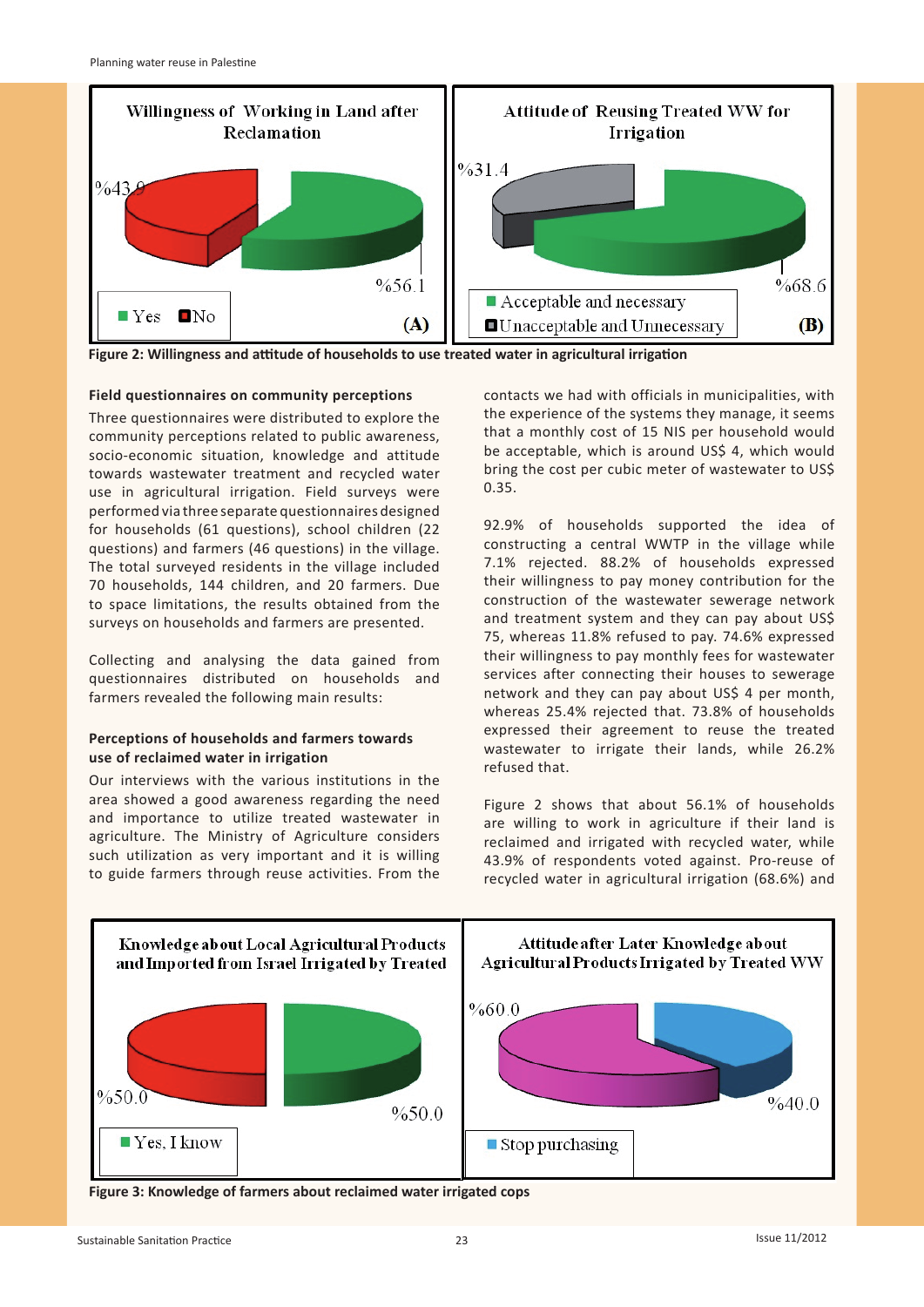considered this practice as acceptable and necessary, meanwhile 31.4% represented the view of rejection.

Farmers interviewed in the area were willing to utilize treated wastewater in agriculture, although they had some concerns regarding marketing crops irrigated with treated wastewater. It appeared from the meetings and interviews that the difficulties (religious, psychological, hygienic safety) associated with reuse will be in marketing crops irrigated with treated wastewater. Thus, there is a need for public awareness and training regarding the conditions which make consuming crops irrigated with treated wastewater safe for use. All the questioned farmers underlined the necessity for routine laboratory testing of the treated wastewater to monitor the quality and ensure safety and suitability recycled water for irrigation. Fifty percent of the farmers expressed their knowledge that most of local agricultural products as well as those imported from Israel are being irrigated by treated wastewater while the other 50% denied their knowledge (Figure 3). About 40% of the latter group reported they will refrain consuming such products, if they would have known. However, 90% of the farmers are willing to use treated water for irrigation once an official religious decision (Fatwa) is issued regards suitability and safety.

Looking at previous activities in the West Bank regarding reuse, most of training and awareness programs were directed towards agricultural reuse. However, consumer awareness is essential to improve the marketing potential for crops irrigated with treated wastewater in accordance with standards. Thus, it will be recommended in the early stages to irrigate fodders and almonds which will not face marketing problems. It will be also possible to plant fodder crops in the open flat areas and among existing olive trees in the area within WWTP area. At later stages, other fruits could be planted especially tropical fruits.

Based on Palestine Standards for treated wastewater reuse and climatic conditions in the area, fodder crops, almonds and fruit trees were identified as potential crops to be irrigated with treated wastewater. Fodder crops such as alfalfa will be safely irrigated with treated wastewater and farmers there are familiar with such crop which is demanded by local markets. There are many fruit trees that could also be planted in the area and irrigated by treated wastewater. The fruit trees include:

- Tropical fruits (as citrus, guava, avocado, mangos and kiwi),
- Stone fruits (as almonds, pomegranate, peaches, plums and apricots),
- Other fruits such as grapes, apples, and date palm.

Despite the legal restrictions endorsed by the Ministry of Agriculture (MoA) regarding irrigation of vegetables and olive trees with recycled water, the latter can be utilized in supplementary irrigation of olive orchards. Figure 4 shows the willingness of farmers to cultivate fruit trees (53%) and their acceptance (84%) to eat recycled water irrigated fruits.

The areas identified for irrigation are mainly located along the nearby wadi where the treatment plant would be constructed. The slopes around the wadi will require some land reclamation activities to be used for irrigated agriculture. Thus, in the initial stages of the project, the more flat area of the wadi is proposed for irrigation of industrial crops in greenhouses, while highland with stone fruits. Farmers in Anza village cultivate rain fed areas with olives and field crops. Farmers understand the importance of irrigation and they are interested in reusing treated wastewater for agricultural production to improve their income.

For managing the proposed wastewater treatment and effluent reuse schemes, it will be possible to



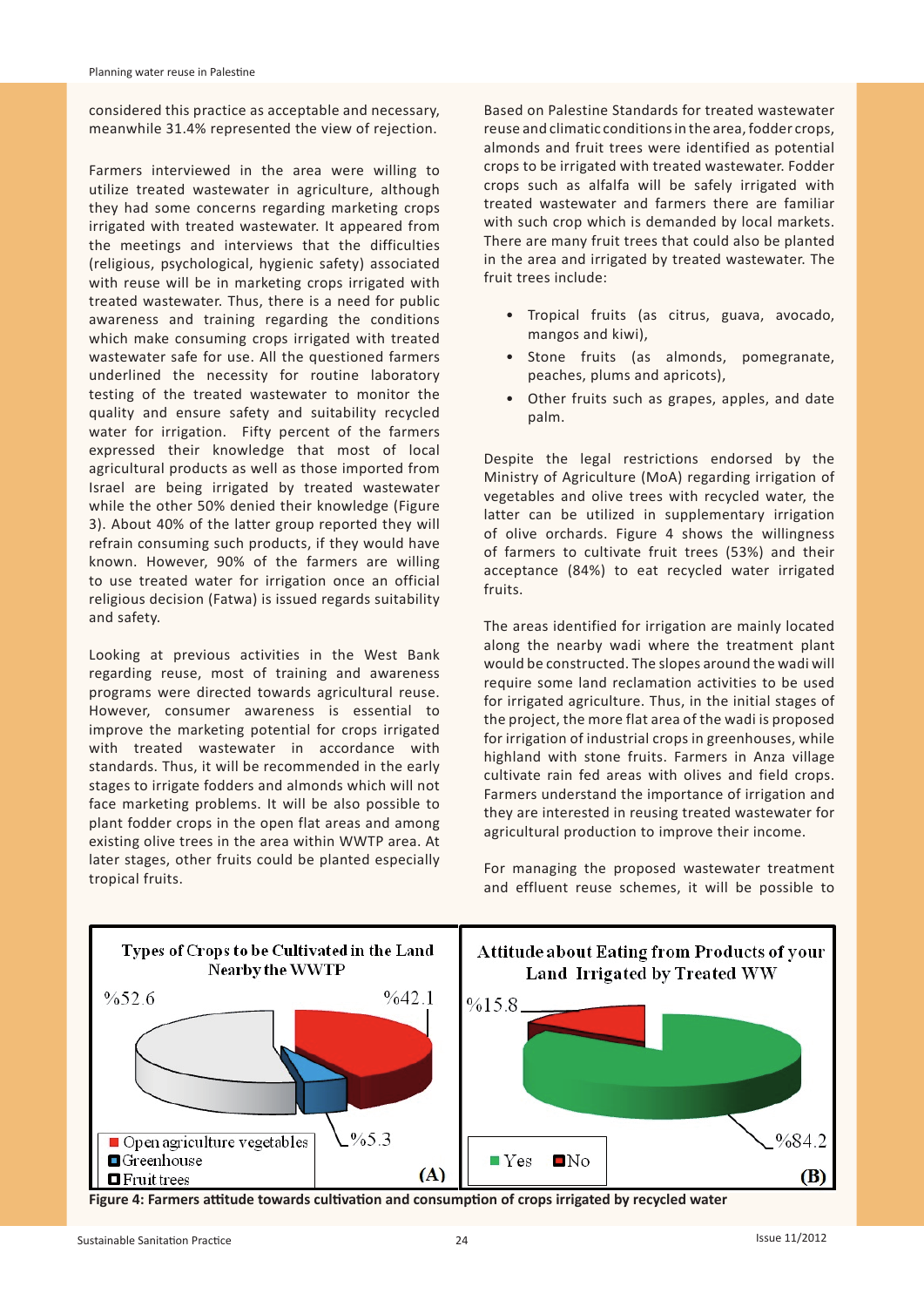improve the organization and build capacity of the existing farmer associations in Anza village. Other possible management (administrative and legal coordination) form for the WWT facility can be administered and legally organized either through the Village Council or by establishing a new Recycled Water Association (RWA). However, housing the RWA in the village council lead to a better human capacity and organizational structure to manage and operate both the WWTP and the effluent reuse schemes. Alternative management options for the recycled water system should be analyzed before completing the construction of the WWTP.

## **Technology selection and local applicable regulatory requirements**

The legal and institutional frameworks for the management of wastewater and effluent reuse have been expressed in the Palestinian development plans and under focus in the policies and strategies of the Palestinian Water Authority (PWA) and Ministry of Agriculture. Due to political, socio-economic and capacity building issues enacting of such ambitious policies and putting development strategies into practice are still lacking. However, the use of treated wastewater in agricultural purposes in Palestine is accomplished at pilot scale and the Palestinian farmers lack the practical experience in using this resource in a safe and an environmentally sound manner.

Seasonal drought periods, increased water demands in Palestine have forced water-related authorities, local councils and farmers to consider use of treated wastewater as a supplementary water source. As a consequence, there is a growing momentum favouring use of recycled water in agricultural irrigation. However, despite few successful pilot scale recycled water efforts, there has been a simultaneous increase in opposition against widespread of large scale agricultural reuse schemes (Al-Sa`ed, 2007b; Nassar et al., 2009). This is mainly due to public psychological issues and potential impacts of rest pollutants (mainly nutrients and pathogens) in the recycled water on human health and natural environment.

In this study, we argue that proper selection of treatment technologies considering community

consultation and local environmental rules for treated effluent is one core element for achieving sustainable wastewater treatment and effluent reuse schemes. A comprehensive one year study was conducted to investigate the proper wastewater treatment system considering process reliability, treatment efficacy, capital and annual running costs, environmental impacts, and effluent quality. The ultimate goal is to reduce food insecurity in Anza village through planned use of recycled water in restricted agricultural irrigation. The treatment applied consists of pre-treatment (screening, grit removal) and biological units (vertical flow constructed wetlands and sequencing batch reactors) followed by disinfecting unit. Initially, detailed design was made for the constructed wetland system based on EU requirements related to installing natural treatment systems due to low energy and running costs.

The consequences of inadequate sanitation facilities in Palestine are awful. Therefore, planning and design of use or non-use oriented sanitation services should aim at the selection of robust wastewater treatment alternatives that reliably protect both public health and the environment. The selection of process technology focussed heavily on the environmental, health and safety aspects of recycled water alternatives. Thus, mechanised treatment alternatives, health and safety issues, public acceptance and costs were among the issues analyzed and evaluated in the feasibility study. In doing so, the planning team has considered the effluent requirements regards recycled water of safe and environmentally sound quality and the recently published technical regulations set for nitrogen contents in treated wastewater (Table 1). Valuing those rules and guidelines with detailed analysis of treatment alternatives revealed that the sequencing batch reactor (SBR), a modified activated sludge system, was the most reliable process technology. Table 2 illustrates the technologies evaluated with potential recycled water use purposes.

More stringent rules and guidelines for treated wastewater are becoming increasingly required. Combined with limited financial and human resources, lack of public awareness, increasing pollution loads, limited access to available land and

| Table 1: Palestinian effluent quality guidelines (PSI, 2012) |  |  |
|--------------------------------------------------------------|--|--|
|                                                              |  |  |

| Parameter                    | <b>Agricultural reuse (class B)</b> | Stream discharge <sup>*</sup> |
|------------------------------|-------------------------------------|-------------------------------|
| BOD (mg/l)                   | 20                                  | 10                            |
| TSS (mg/l)                   | 30                                  | 10                            |
| Total-N (mg/l)               | 30                                  | 10                            |
| Total coliforms (CFU/100 ml) | 1000                                | 1000                          |

\* According to recent Israeli standards for treated wastewater reuse.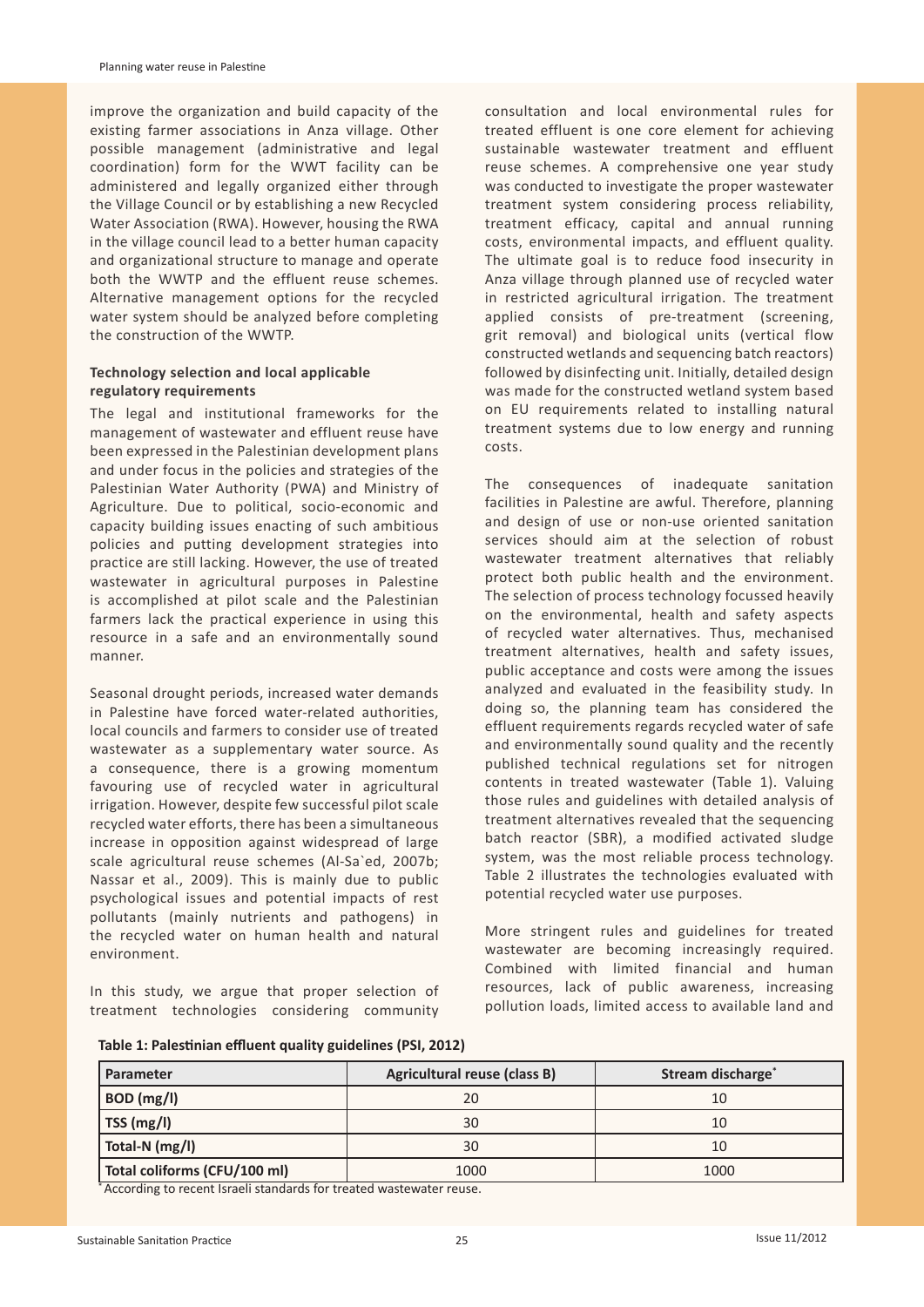| <b>Recycled Water use Purposes</b>                            | <b>Mechanised WWTP</b>           | <b>Natural WWTP</b>               |  |
|---------------------------------------------------------------|----------------------------------|-----------------------------------|--|
| • Restricted agricultural irrigation                          | Screening, grit                  | Screening, grit, UASB             |  |
| (pasture irrigation, stone fruits,<br>industrial crops)       | SBR systems                      | Vertical flow constructed wetland |  |
| • Discharge into nearby stream                                | Disinfecting unit (chlorination) | Disinfecting unit (chlorination)  |  |
| (during winter season and/or failure<br>of recycled water use | Centrifuge (sludge dewatering    | Sludge drying beds                |  |

**Table 2: Technology selection based on potential recycled water use purposes**

freshwater sources, public health and environmental protection, periodic seasonal drought periods call for the establishment of sustainable wastewater treatment facilities in Palestinian communities. Inbar (2006) reported on the new Israeli regulations for treated wastewater reuse in agricultural purposes and discharge into streams. Those rules and guidelines are also applied for the approval of Palestinian wastewater facilities according to signed memoranda of understandings. The type of wastewater treatment technology dictates the quality of treated effluent. Restricted or unrestricted use of treated effluent for irrigation of agricultural crops is affected by the soil type, receiving water bodies' quality, irrigation type, crop patterns, and the acceptance of farmers to use and willingness to pay, if any. The choice of wastewater treatment technology should take into consideration qualitative and quantitative selection criteria, where the selection should based solely on financial aspects (low capita cost) but should

reflect best practical option, foot print and preserve natural resources. Furthermore, optimized process control strategies should be possible to improve the biological process performance and reach a proper water quality and energy consumption.

Irrespective of the planned use of recycled water, public health risks and the potential environmental damages (soil, plant, water) are issues of paramount importance while analysing wastewater treatment alternatives (Al-Sa`ed 2007a; 2007b). According to Fatta et al., (2004) health considerations tackle fate of pathogenic organisms that are, or could be, present in the treated effluent and the build-up of toxic materials within the soil, and subsequently within plant and animal tissues which might eventually reach the human food chain. The leaching of materials such as nitrates and toxic-soluble chemicals into the groundwater is also a matter for concern. Environmental risks involve the effects of the use of

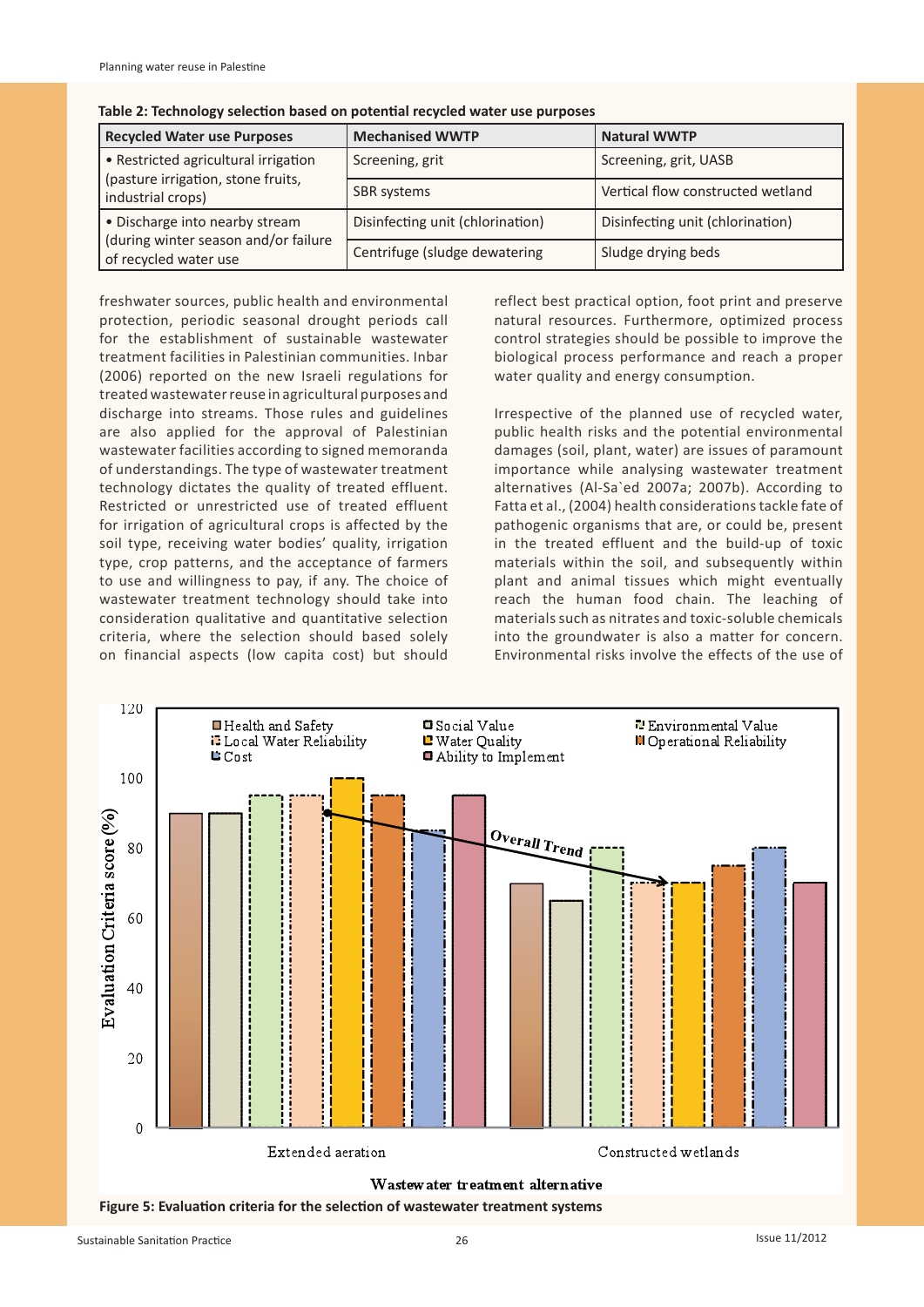high strength nitrogen wastewater containing other dissolved substances (TDS, heavy metals and boron ...etc) which have deleterious effects on both growth and development of plants (Lado and Ben-Hur, 2009). Recently, the Palestinian Standards Institution (PSI, 2012) issued new technical regulations (TR34-2012) implementing the precautionary principle [if, then] under the code of water resources protection. The PSI regulations require that wastewater treatment technologies should comply with an effluent quality for total nitrogen of 30 mg N/l, if the communities are planning to use recycled water in agricultural irrigation.

Considering technical, environmental, socio-cultural and economical aspects of both SBR compared and constructed wetlands revealed an overall positive decision for installing an SBR system (Figure 5). This decision is supported by the reply of respondents towards health and environmental issues, which the households and farmers reflected. The limited access to water and land as well as urgent needs to protect the environment and natural resources were the main factors behind the decision for mechanised treatment systems rather than natural based technologies. This decision enhances the safe use of recycled water as a supplement to irrigation water in Anza village; a core element of achieving an integrated water management plan.

Sustainability of sanitation and agriculture should be considered within an integral natural water-agroecosystem. In this ecosystem soil-water-plantenvironment-living beings coincide very well, where equilibrium of food chains and their related water-energy balances are balanced (UNEP, 2011). Ecological sanitation efforts should adopt innovative and environmentally sound wastewater treatment technologies, not only to ensure sustainable agriculture but also improve agricultural productivity, improve soil quality and conserve the environment. Sanitation facilities utilizing a zero-liquid discharge as water (resource) conservation technology is the future of water and food independent communities.

## **Conclusions and recommendations**

Based on the results presented and discussed above, the following major conclusions and recommendations can be made:

The public acceptance is crucial to the sustainability of recycled water use in agricultural purposes in Palestinian communities. The essential role that public consultation may play should be fully recognised at all levels (decision makers, planners and funding agencies). Given the positive response of farmers in Anza to utilize recycled water in agricultural irrigation in

Anza village, increasing public sensitisation of adjacent communities on recycled water use and the associated benefits will scale up Anza irrigation schemes.

- Innovative treatment and recycling systems should be employed to maximize an effective use of the recycled water in a zero-liquid discharge approach. It is important to underline the role of recycled water use to the Palestinian water sector since reuse will lower the increasing demand pressure on the available water resources. Finally, an efficient use of recycled water for different purposes will enable Palestinian communities to achieve water self sufficiency, independence and overcome the limited access to available water sources.
- Use of recycled water for arid land irrigation will reduce food insecurity and improve livelihood of farmers through cultivation of high price crops irrigate by treated effluent. Reuse of treated effluent will increase food productivity and efficacy by changing crop patterns into fruit trees, fodder and industrial crops.
- The limited access to water and land as well as urgent needs to protect the environment and natural resources were the main factors behind the decision for mechanised treatment systems rather than natural based technologies. This decision enhances the safe use of recycled water as a supplement to irrigation water in Anza village; a core element of an integrated water management plan.

Aside from the political constrains caused by the Israeli occupation, the problems of limited access to water sources and land scarcity will continue because of increased population growth, high living standards, and rapid urbanization. All this threaten the water supply in general and agriculture in particular and lead to both an increase in water consumption and pollution of land and water resources. Establishing sustainable sanitation facilities integrated with agro-ecological systems in Palestinian rural areas is the road map. Since public awareness campaigns and education are the foundations of sustainable wastewater treatment facilities, technical support, training and engagement of main stakeholders in a fair decision-making process ensure an enabling environment for food insecurity abatement and rural development in Palestine.

## **Acknowledgements**

This paper lies among the activities of the project "Beit Dajan and Anzah villages- North West Bank-Produce more food through sustainable and safe use of reclaimed wastewater in agriculture",